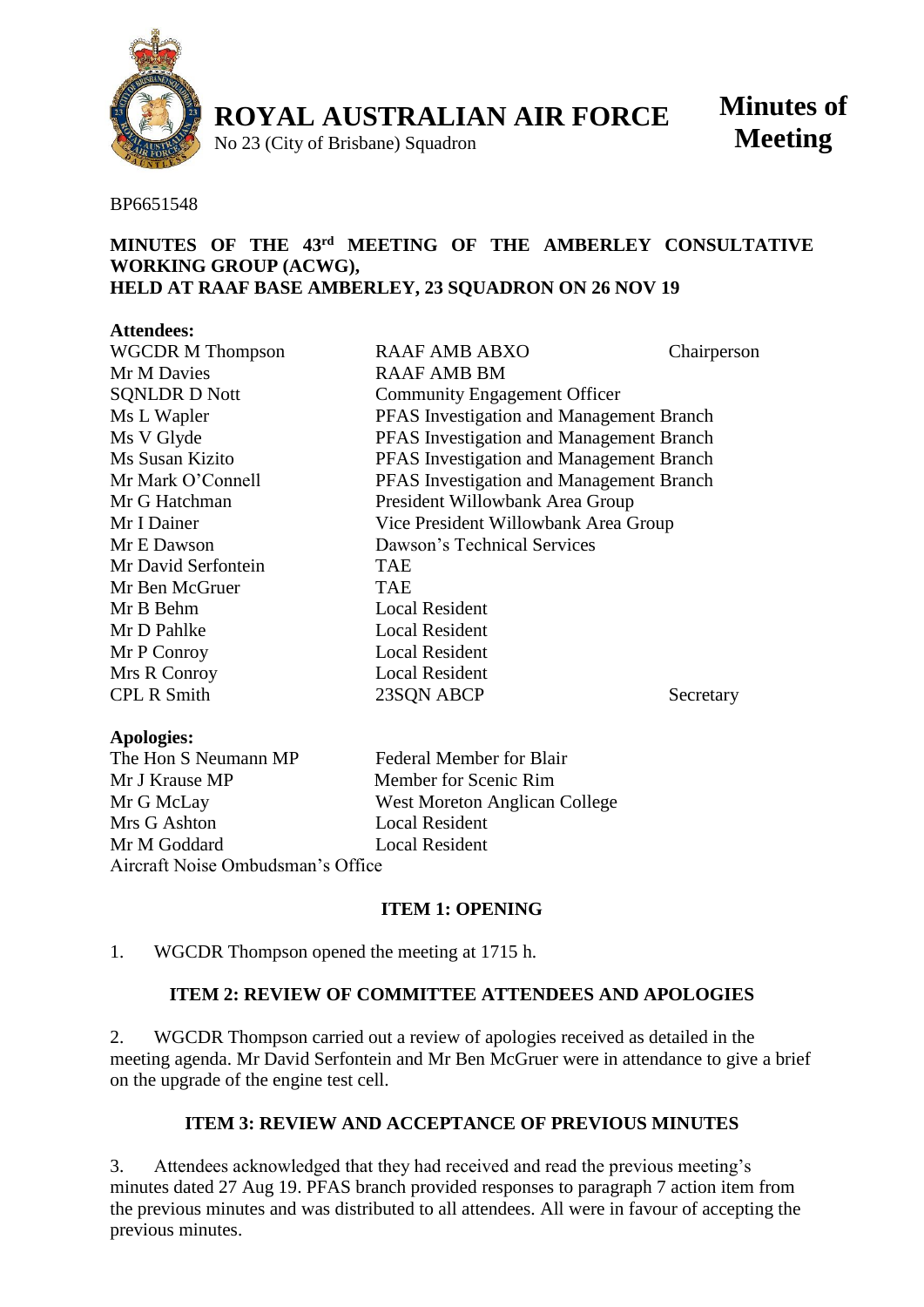# **ITEM 4: ENGINE TEST CELL REDEVELOPMENT NOISE PRESENTATION**

4. Mr McGruer advised the group of the works being undertaken at Engine Test Cell Number 1, located at the southern end of the main runway. Mr McGruer also gave a brief history on the test cell and the need for its upgrade.

5. Mr McGruer advised that the works are scheduled for completion by the end of December with a complete replacement of all acoustic equipment, upgraded and extended the baffles to reduce noise as much as possible. TAE will then be fitting the building with specialist control systems and other internal equipment. Commissioning of the building will begin in March and continue until July.

6. WGCDR Thompson enquired as to the hours of operation and Mr McGruer advised the hours were being negotiated, but would most likely be a standard 6:00am to 6:00pm timeframe.

7. Mr Pahlke enquired as to who the negotiations were with, and what guidelines were being used, and if the EPA were involved. Mr McGruer advised that the negotiations were with the Commonwealth as the building is Defence owned and TAE were contracted to perform engine testing on their behalf.

8. Mr Pahlke reiterated that the test cell should be quieter or no worse than before, but wanted to know how far away people would hear the test cell while operating at its highest level. Mr McGruer advised that the predicted noise would be at conversation level outside the base and into the community. Mr Pahlke enquired as to specific noise levels for the Willowbank community specifically and Mr McGruer advised he would need to get specific noise modelling for any particular area.

9. Mr Behm expressed that the issue he had was not with noise you can hear, but with reverberation through the ground that travels through the bedrock. Mr Serfontein advised that a correlation study was conducted in relation to reports submitted by Mr Behm and the outcome was that the engine test cell wasn't in operation during the times Mr Behm reported.

10. Mr Conroy advised that the mining industry use specific guidelines for ground vibration and questioned if TAE would be using similar guidelines. Mr McGruer responded that ground vibration isn't a criteria that they currently assess.

11. Mr Pahlke requested a map or some information as to where members of the community would be likely to feel the ground vibration from the test cell. Mr Serfontein advised that no ground vibration testing had been done as TAE only test for acoustic noise.

12. Mr Serfontein and Mr McGruer advised they are willing to work with Mr Behm and 23SQN by correlating any vibration felt by Mr Behm with any engine testing TAE are conducting.

13. Mr Pahlke had requested that the Minutes reflect the points already raised and answered regarding ground vibration, and that the group require feedback on further monitoring and oversight once the facility is operational to alleviate any community concerns. WGCDR Thompson mentioned that the facility meets all requirements for noise IAW Aircraft Noise Ombudsman guidelines.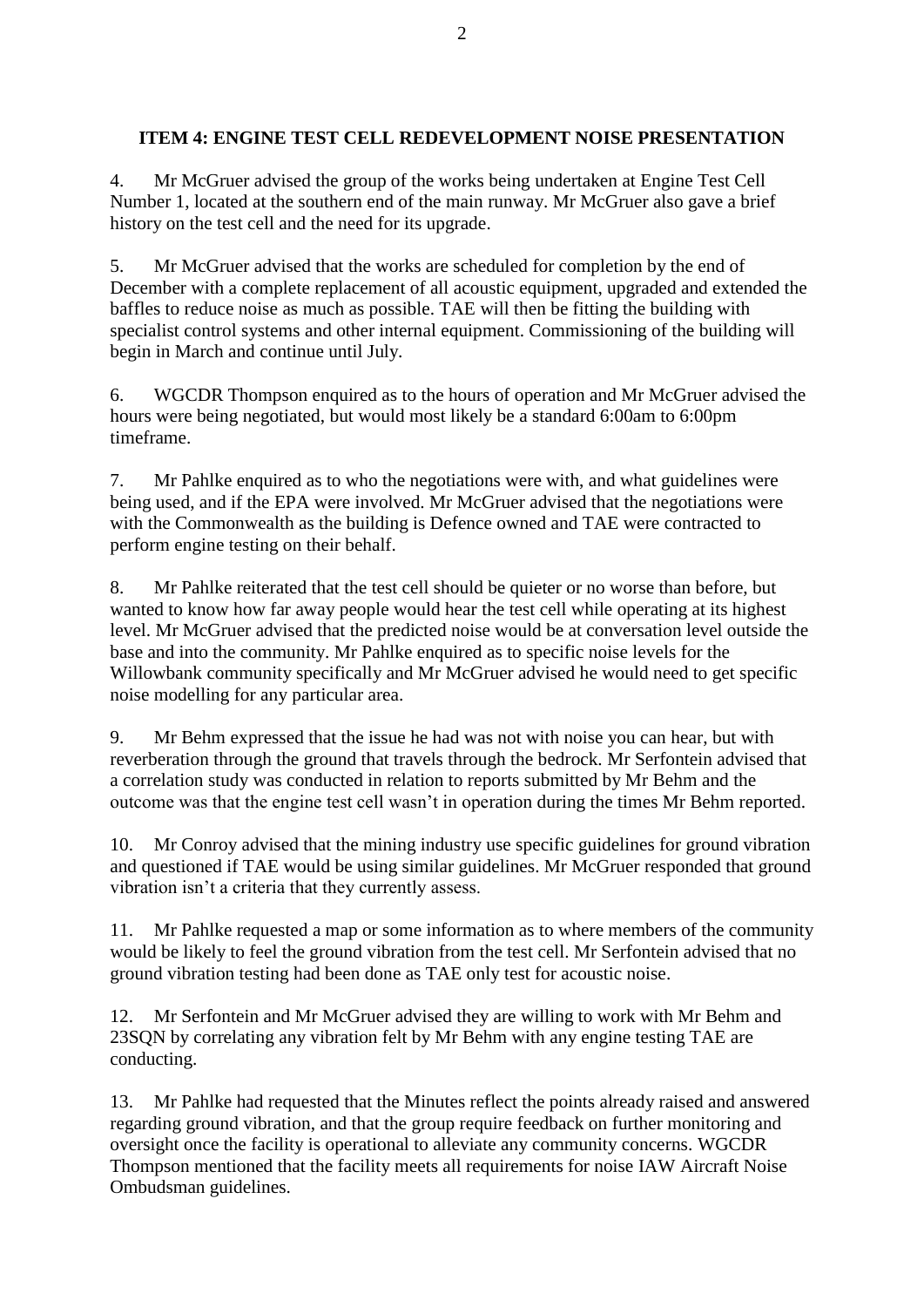14. Mr Serfontein confirmed that TAE have done as much as practical regarding the reduction of acoustic noise and are willing to work with the community regarding any ground vibration.

**For Action:** TAE is to develop a plan of advising 23SON when engine testing will be conducted to minimise impact on affected community groups.

# **ITEM 5: PFAS INVESTIGATION PROJECT UPDATE**

15. Ms Glyde introduced to the group Ms Kizito as incoming Defence Project Director, replacing Mr Le Riche, and Mr O'Connell as Defence PFASIM Director of Investigations and Community Support.

16. PFASIM Branch held a Community Information Session and Base Briefing on 29 August 2019 regarding the Amberley PFAS investigation Human Health Risk Assessment. The event was held to publicly release the report and to answer community questions. Both events went well with the full technical project team in attendance and a Defence spokesperson giving a presentation also.

17. Ms Glyde informed the group that the Amberley Investigation team were currently working on the Ecological Risk Assessment and that document has just been reviewed by the Queensland Government PFAS technical working group and once finalised, the document should be released early next year.

18. The team were also working on the PFAS Management Area Plan. This document is based on confirmed findings from the Human Health Risk Assessment and the Ecological Risk Assessment which identify the risks that PFASIM branch need to manage. Management plans will target the source and pathways of PFAS and aim to mitigate or reduce those pathways of migration of PFAS off the base.

19. Ms Glyde informed the group that the PFAS field team were undertaking their seasonal monitoring event for post dry season monitoring. This monitoring will later transition to the Ongoing Monitoring Plan which is a roughly six monthly monitoring program that is used to identify any trends to assess if PFAS is migrating or stabilising. The results of the Seasonal Monitoring Event sampling will be published early next year.

20. Ms Wapler informed the group that the investigation area had expanded slightly to include a small part of Leichhardt. The reason for the expansion was due to the detailed site investigation finding that the housing estate developed on the old golf course was historically irrigated by water from the Bremer River. PFASIM Branch identified the need to establish if PFAS is present and if there is, investigate the potential for exposure as a result.

21. Ms Wapler informed the group that the Investigation team were preparing to start sampling at a small number of properties in this expanded area. The Investigation has established what the land usage is and confirmed that the properties are on mains water. Due to the high number of rental properties within that area, very few are growing vegetables, but the ones that are, will be part of the sampling group. The results will be part of the Human Health Risk Assessment once compiled and published.

22. Mr Conroy reminded PFASIM branch of the need to have his water tank drained, cleaned and refilled as the mains water pipe near his property has burst four times since the last ACWG, leaving the property without water for extended periods of time forcing Mr and Mrs Conroy to use the tank water. Urban utilities have provided some bottled drinking water, but if the tank water was remediated, the loss of mains water would have a reduced impact.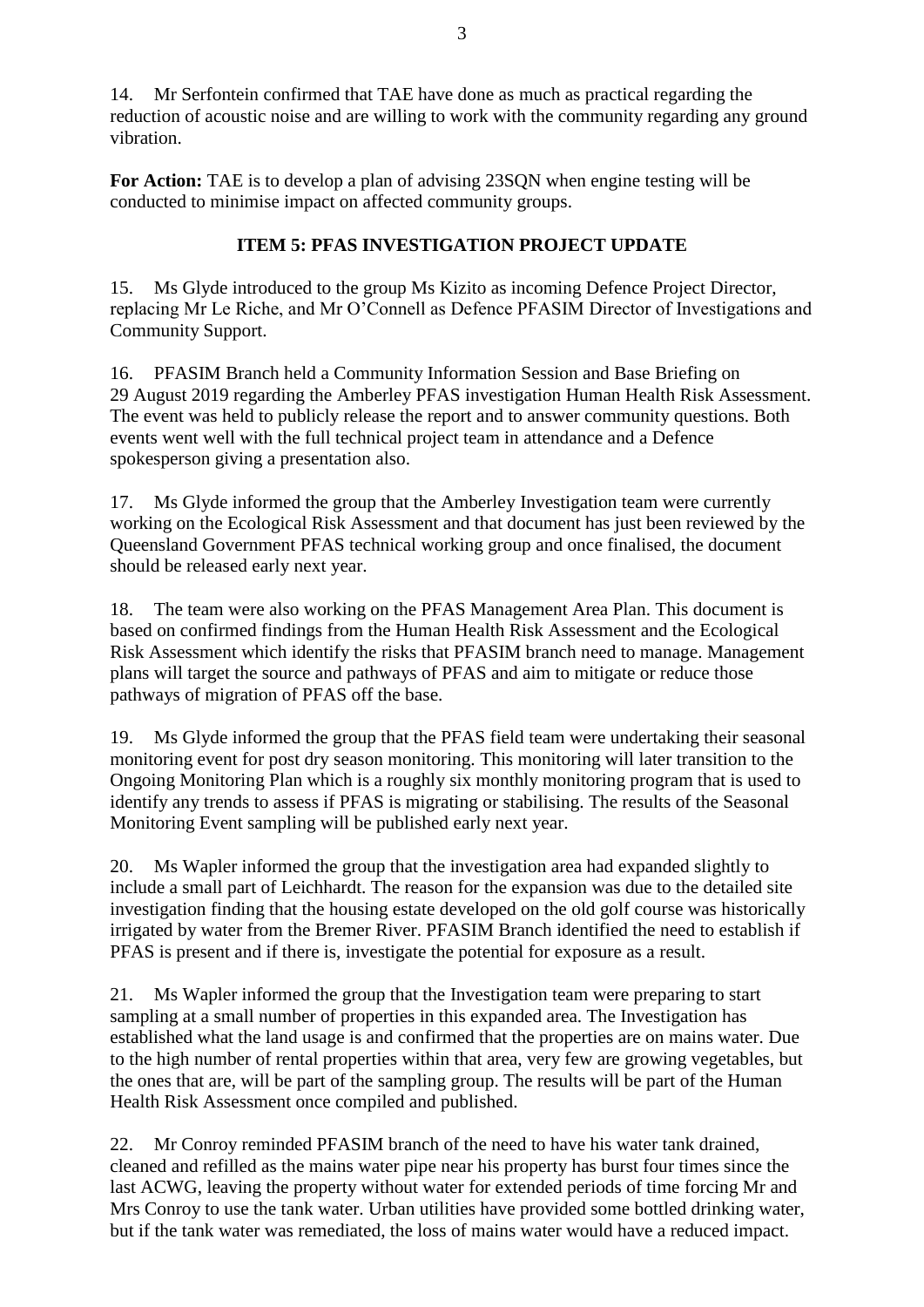Mr O'Connell confirmed to Mr Conroy the water tank would be drained and refilled by the Investigation team, as previously communicated.

23. Mr Conroy was advised from Urban Utilities that the mains water pipe near his property would be handed over to the RAAF to manage once all repairs had been completed. Mr Davies was unaware of this.

24. Mr Hatchman has received enquiries from Willowbank residents and people looking to buy in the area, asking about PFAS contamination in the Willowbank area. Mr Hatchman has asked if there was any scope for soil testing in the area to alleviate any concerns and to dispel rumours. Ms Wapler confirmed that Willowbank was not part of the Investigation Area.

25. Mr Pahlke probed for answers as to why Willowbank hasn't had soil testing conducted. Ms Glyde reaffirmed that Willowbank wasn't part of the investigation area due to its location from the base, surface and ground water movement and direction, and analysis of the base and water source areas.

26. Mr O'Connell added that in areas such as Williamtown, to support house sales, PFASIM branch have paid for soil testing on properties in the affected areas.

27. Mr Pahlke reminded the group on comments made in previous ACWG meetings regarding free blood and soil testing for residents living next to the watercourse and probed PFASIM branch as to an answer if residents were able to get free testing. Mr O'Connell explained that it was a Department of Health decision that has been reviewed a number of times and is a whole of Government issue. The Department of Health's position remains the same, which is, testing will only be conducted at Williamtown, Oakey and Tindal.

28. Mr Pahlke enquired as to who was the team leader of the PAFSIM team, Mr O'Connell confirmed that he was. Mr Pahlke made a claim that PFAS was found eighty kilometers upstream of the Bremer River, but didn't provide a source for this claim. Mr O'Connell suggested this could be possible as PFAS can be found everywhere and has been in use for quite a while. Mr Dainer made a suggestion that it had been reported that traces had been found fourteen kilometers upstream of the Bremer River which would put it on the other side of the Willowbank residential area.

29. Mr Pahlke has requested maps and core contamination areas in relation to the PFAS investigation. WGCDR Thompson advised that particular information was given during the community engagement meetings. PFASIM Branch confirmed this information is available on the PFAS Investigation website<https://www.defence.gov.au/environment/pfas/Amberley/>

**For Action:** PFASIM will bring maps used during community engagement to the next ACWG meeting.

30. Mr Dainer enquired about the instruction [stated in recent media reports] for residents in the affected areas to not eat any home-grown vegetables and recalled that The Hon Shayne Neumann was quoted as saying this in the media. All members from PFASIM advised there has never been any instruction of that nature given to residents by Defence. Mrs Conroy mentioned that during a visit to her property by an Investigation team fieldwork staff member for sampling early on in the investigation, she was told to not eat any home-grown vegetables. Ms Wapler restated there has never been any instruction of this nature given to residents by Defence. Mr O'Connell confirmed that in the last Human Health Risk Assessment, information and research over the last few years confirms that the risk from eating home-grown vegetables was low.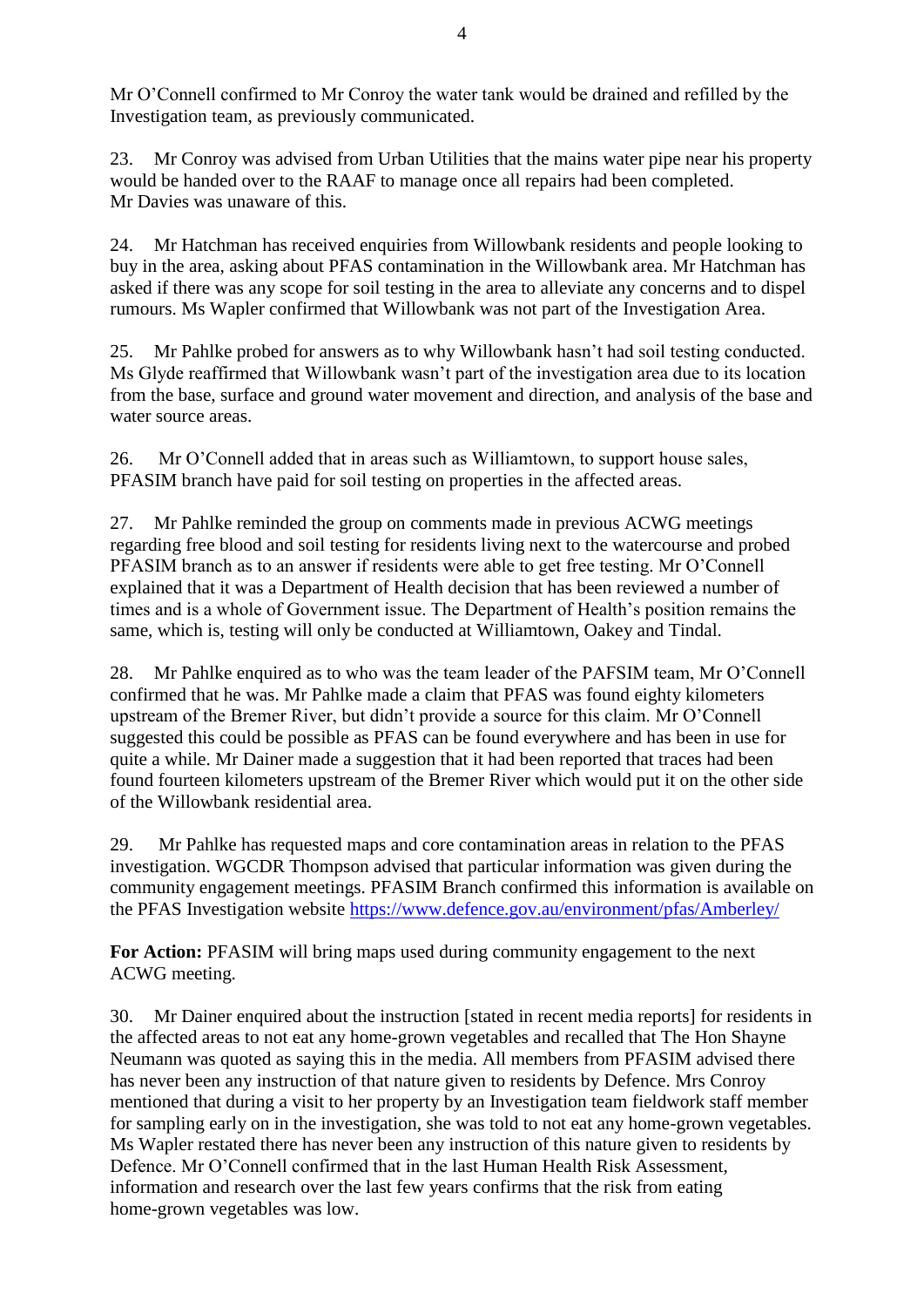31. Mr Dainer requested confirmation from PFASIM branch, and after acknowledgement that factual research had been conducted and deemed the risk to be low, that PFASIM branch have not released any authoritative advice to the residents that they shouldn't have a backyard vegetable patch. PFASIM branch members confirmed this fact.

32. Mrs Conroy raised concerns that contaminated floodwater from Warrill Creek moves across her front yard and moves onto base, conversely any contaminated run off from the base will cross towards the creek and local community. Ms Glyde confirmed that flood modelling and sediment sampling formed part of the investigation process and this has been addressed in the Detailed Site Investigation report and the Human Health Risk Assessment report.

33. Mrs Conroy enquired as to why the safe PFAS levels in Australia were different to Europe and the United States. Mr O'Connell acknowledged that Australia was slightly higher than parts of Europe and the United States, however Food Standards Australia and New Zealand set the safe guidelines in conjunction with an expert panel.

34. Mr Pahlke again expressed that the community would like free blood testing and requested a member from the Department of Health be present at the next ACWG to answer more specific questions as he had a copy of a newspaper article that told residents to not eat meat from locally grazing cattle and not to eat locally grown vegetables. Ms Glyde stated that PFASIM Branch have responded to many media requests for information and have supplied many detailed documents, however due to limited space and response time in media reports, some of the information has not been delivered accurately.

35. Ms Wapler stated that during the community consultation meetings members from the Department of Health and West Moreton Public Health are available to answer any questions and provide advice to any concerned citizens.

**For Action:** PFASIM branch to add details of the West Moreton Public Health into the minutes. Actioned as follows:

West Moreton Public Health Unit (WMPHU)

Ph: 07 3818 4700

[EH\\_WestMoreton@health.qld.gov.au](mailto:EH_WestMoreton@health.qld.gov.au)

Please note there is an underscore after EH.

36. Mr Pahlke enquired if any members of the public from either the core contamination zone or further out, have had any blood testing. Mr O'Connell confirmed that the Commonwealth have not funded blood testing outside the Williamtown, Oakey and Tindal areas, but went on to detail that blood testing will only give a number result of PFAS levels in the blood. No other health information is derived from the testing.

37. Mr Dainer enquired if the PFASIM branch investigations would cover the soil removed from the base and used by a commercial company 'Nu Grow'. Mr Dainer acknowledges the soil was removed before the discovery of PFAS, however wanted to know what was being done with the contaminated product now. Ms Glyde advised that PFASIM branch was aware of the incident, and explained that the initial handling and management of the soil was part of the base redevelopment. As soon as the Queensland Government advised that NuGrow's licence to receive PFAS contaminated soil was to be removed, and the base ceased sending soil there and have taken steps to ensure this type of incident doesn't happen in the future and soil was handled within current environmental guidelines.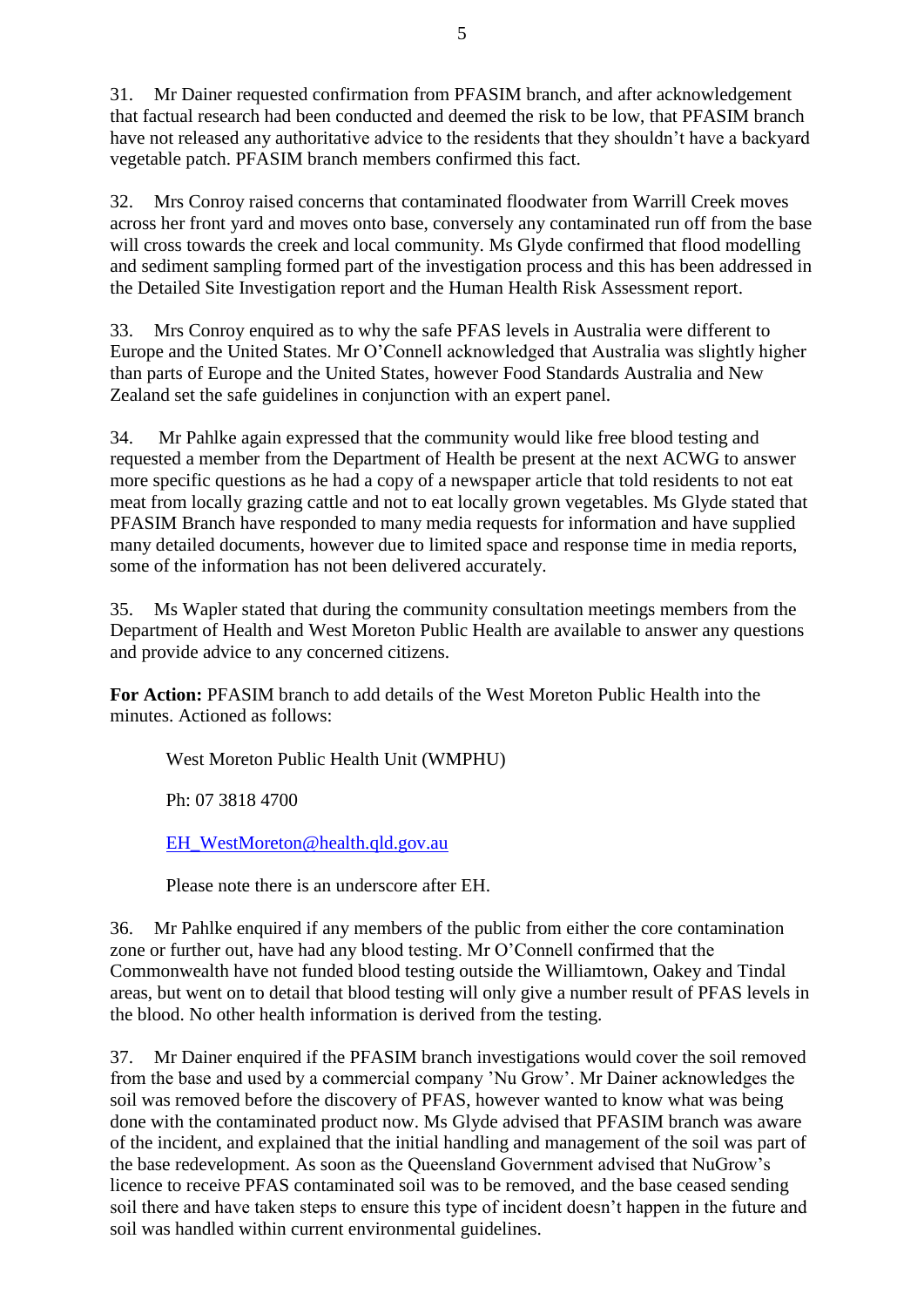## **ITEM 6: BUSINESS ARISING FROM PREVIOUS MINUTES**

38. Mr Davies advised that a consultation meeting will take place on Friday 29 November with all parties that registered an expression of interest for grazing of cattle. The meeting will be an overview of the licencing agreement and the requirements to comply, a site inspection will also be included. A ballot will then be conducted from the twenty two registered parties. Critical issues that need to be adhered to are fencing and water, as the current fencing is for boundary identification and needs to be sufficient to hold in cattle. These are national conditions that apply to the licencing agreement. Mr Davies added that the old tick research facility is scheduled for demolition which includes the buildings and internal fencing with the demolition works expected to start in March 2020.

39. Mrs Conroy raised concerns about people trespassing on Defence land adjacent to her property. The issue is the lack of signage that advises of the Defence boundary and suggested signs be put up to advise where the Defence boundary was.

**For Action:** Mr Davies to investigate additional signs indicating the Defence boundary next to Mr and Mrs Conroy's property.

40. Mr Conroy enquired as to where the business item referring to his property being a buffer zone came from. No other members of the group could recall and Mr Conroy didn't have any issue so no further action is required on this issue.

41. Mr Behm had previously made enquiries regarding notifications from contractors informing residents of burn offs. Mr Davies was recently in a meeting with the contractors regarding the notification of the burn offs to the residents and reiterated that they inform the residents and put a notification into the 'Queensland Times' newspaper. Mr Davies also confirmed that the burn program was now managed locally.

42. SQNLDR Nott suggested that the contractors get a signature from the residents to acknowledge that they have been informed of any future burn offs and closes the loop to ensure everyone is aware of the burn program. All members of the group were satisfied with this suggestion.

43. Mrs Conroy requested notification of any blank firing activity at the APOD to ensure residents are aware and can inform authorities if something other than Defence activities happens in that area.

**For Action:** 23SON to implement plan to alert residents of any blank firing activities

44. WGCDR Thompson addressed Mr Behm's concern over the re-use of gravel removed from under the runway and used on the back road. The Regional Environmental and Sustainment Officer confirmed with Oricon that no testing had been done on the gravel after removal, however that particular gravel was brand new and only on the ground for 18 months prior to being dug up and reutilised.

45. Mr Pahlke suggested to the residents near the new proposed roadworks that they get in contact with council to inform them of concerns of possible PFAS contaminated gravel and to get a reference number from the council after lodging their concerns.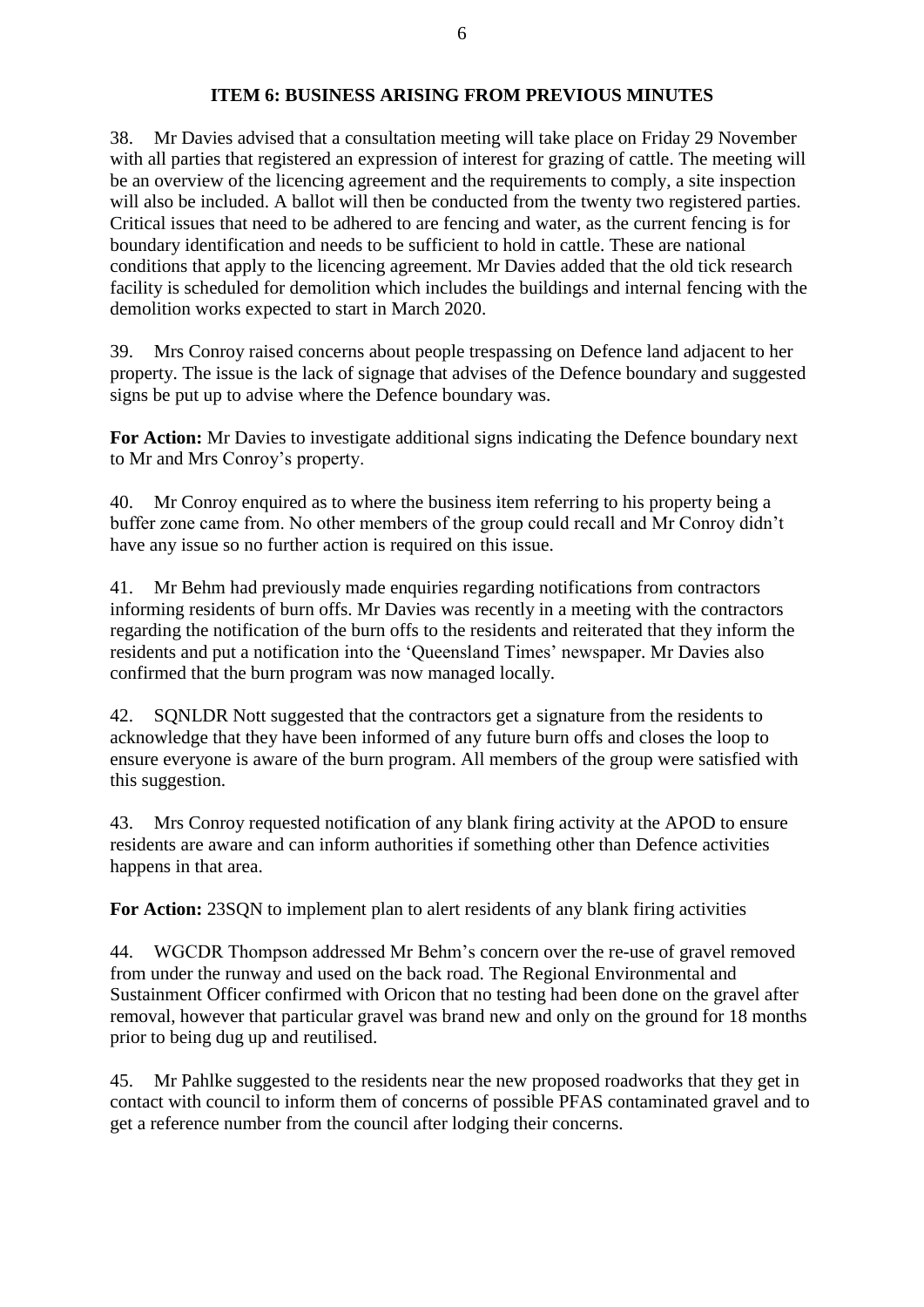# **ITEM 7: AMBERLEY BASE UPDATE**

46. WGCDR Thompson advised that there are no plans for additional base activities for the rest of the year, and no additional aircraft besides the usual transits and home based Squadrons. There will be a noticeable drop off from mid-December to the first week of January.

## **ITEM 8: NOISE COMPLAINTS**

47. WGCDR Thompson stated that between the dates 22 August to 20 November 2019 there have been 28 noise complaints. Of the noise complaints, 10 were F/A-18s, 5 were C-17As and 13 unknown aircraft. The locations of the complaints range from the Sunshine Coast to the New South Wales border, to the Darling Downs region.

## **ITEM 9: AGENDA ITEMS**

48. Mr Behm requested PFASIM branch be notified of potential contamination of the lake adjacent to the old Swanbank power station due to water being taken from the Bremer River at times of drought to be used at the power station. Mr Pahlke requested feedback from PFASIM Branch regarding this issue.

**For Action:** PFASIM Branch to provide feedback at the next ACWG meeting regarding the potential for PFAS to be present in the lake at the old Swanbank Power Station site.

49. Mr Behm was satisfied that his concerns with the Behms Road upgrade were addressed previously during the meeting.

50. Mr Behm raised a concern with the kangaroos locked within the golf links area at the back of the base. Mr Davies advised that he was meeting with members from Landcare to address another issue with kangaroos and will bring this up also.

# **ITEM 10: COMMUNITY REPRESENTATIVE'S FEEDBACK**

51. Mr Hatchman gave an update to his proposal to have a plaque erected in honour of Mr and Mrs Collett referencing their involvement as the people that established the area Amberley was named after. The original proposal was to unveil the plaque on ANZAC Day 2021, however this may be pushed forward to 7 Jun 2020 as this will be the  $80<sup>th</sup>$  anniversary of the establishment of RAAF Base Amberley. Location is yet to be decided on, however there is a site marker near the old Amberley school on base and another plaque could be put up near Mr and Mrs Collett's gravesite.

**For Action:** WGCDR Thompson to forward any proposal generated by Mr Hatchman regarding the siting and erecting of the memorial plaque.

52. Mr Hatchman enquired as to the possibility of having a larger sign advertising the location of RAAF Amberley on the corner of the Cunningham Highway turnoff heading towards the base. SQNLDR Nott advised that from a PR and security point of view, advertising the location of Defence establishments is not a common practice anymore.

53. Mr Hatchman advised of the upgrade for the Cunningham Highway from the Yamanto interchange to the turnoff for RAAF Amberley. The funding was to be a 50/50 split between State and Federal Governments, however the Queensland Government wasn't prepared to pay the 50%. The Federal Government money has now been reallocated to include a larger stretch of the Cunningham Highway and less emphasis on the Amberley turnoff.